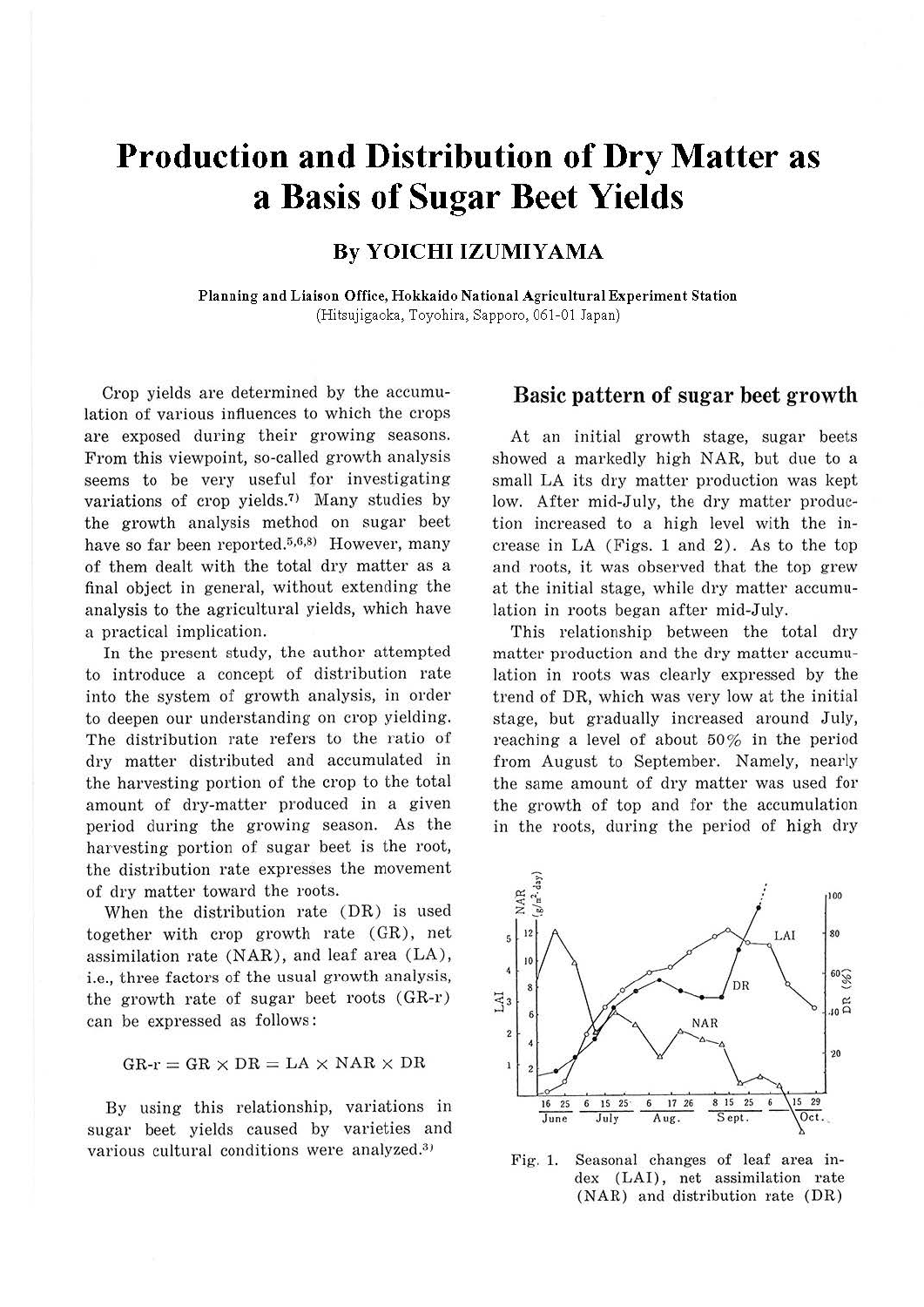



Fig. 2. Partitioning of total growth rate (GR) into growth rate of top (GR-t) and root (GR-r)

matter production.

After mid-September, NAR declined with the decrease in LA due to die-back and fall of lower leaves, and to lowering air temperature. As the result, dry matter production was markedly reduced, but the dry matter in roots showed an increase due to translocation from the top.

Individual leaves, constituting the top, showed seasonal changes in morphological and physiological characteristics according to the growth of the crop. It was made clear that these changes are closely related to the seasonal trend of dry matter distribution shown above.

## **Yielding ability of sugar beet varieties**

A remarkable variation in vields observed among sugar beet varieties can not be explained only by the difference in dry matter production, because the variation in the total dry matter was relatively small among varieties, and the values of the total dry matter weight were not necessarily in parallel with the root yields.

The small varietal difference in the total dry matter is explained by the fact that, although there is a varietal difference in LA, there exists a negative correlation between LA and NAR, and that the contribution of these factors to dry matter production is different in different stages of the plant (Table 1). The non-parallel relationship between the total dry matter weight and the root yield is caused by the difference in DR among varieties. It was made clear that DR is the factor most closely related to the final root dry weight out of the various characteristics influencing the root yield (Table 2).

**Table l. Correlation between LAI and NAR, LAI and GR, and, NAR and GR at s uccessive stages of growth** 

| Growth stage | Correlation coefficient |           |           |  |  |
|--------------|-------------------------|-----------|-----------|--|--|
|              | LAI : NAR LAI : GR      |           | NAR : GR  |  |  |
|              | $-0.528$                | $0.958**$ | $-0.282$  |  |  |
| I            | $-0.800**$              | 0.191     | 0.413     |  |  |
| Ш            | $-0.391$                | $0.658*$  | 0.432     |  |  |
| N            | $-0.382$                | 0.134     | $0.862**$ |  |  |
|              | $-0.051$                | 0.174     | $0.971**$ |  |  |

Growth stage I : Emergence-12/July, II : 12/ July-1/ Aug., III : 1/ Aug.-31/ Aug., IV : 31/ Aug.-29/Sept., V: 29/Sept.-31/Oct.

\* Significant at 6% level

\*\* Significant at 1% level

Table 2. Correlation of final root dry weight to several attributes of **varieties** 

| Attribute |           | Growth stage |       |          |           |  |  |
|-----------|-----------|--------------|-------|----------|-----------|--|--|
|           |           | Ш            | Ш     | N        | V         |  |  |
| LAI       | 0.557     | 0.401        | 0.127 | $-0.081$ | $-0.213$  |  |  |
| NAR       | 0.073     | $-0.126$     | 0.303 | 0.075    | $0.814**$ |  |  |
| GR        | $0.647*$  | 0.506        | 0.362 | 0.052    | $0.749**$ |  |  |
| DR        | $0.680*$  | $0.716**$    | 0.440 | $0.697*$ | $0.649*$  |  |  |
| $GR-r$    | $0.836**$ | $0.635*$     | 0.559 | 0.381    | $-0.573$  |  |  |

Growth stage I : Emergence-12/July, II : 12/ July-1/ Aug., III : 1/ Aug.- 31/ Aug., IV : 31/ Aug.-29/Sept., V : 29/Sept.-31/0ct. '' Significant at 5% level \*\* Significant at 1% level

The value of DR showed a tendency to be specific to each variety and was related to varietal characteristics such as the number of leaves developed and the size of individual leaves, etc.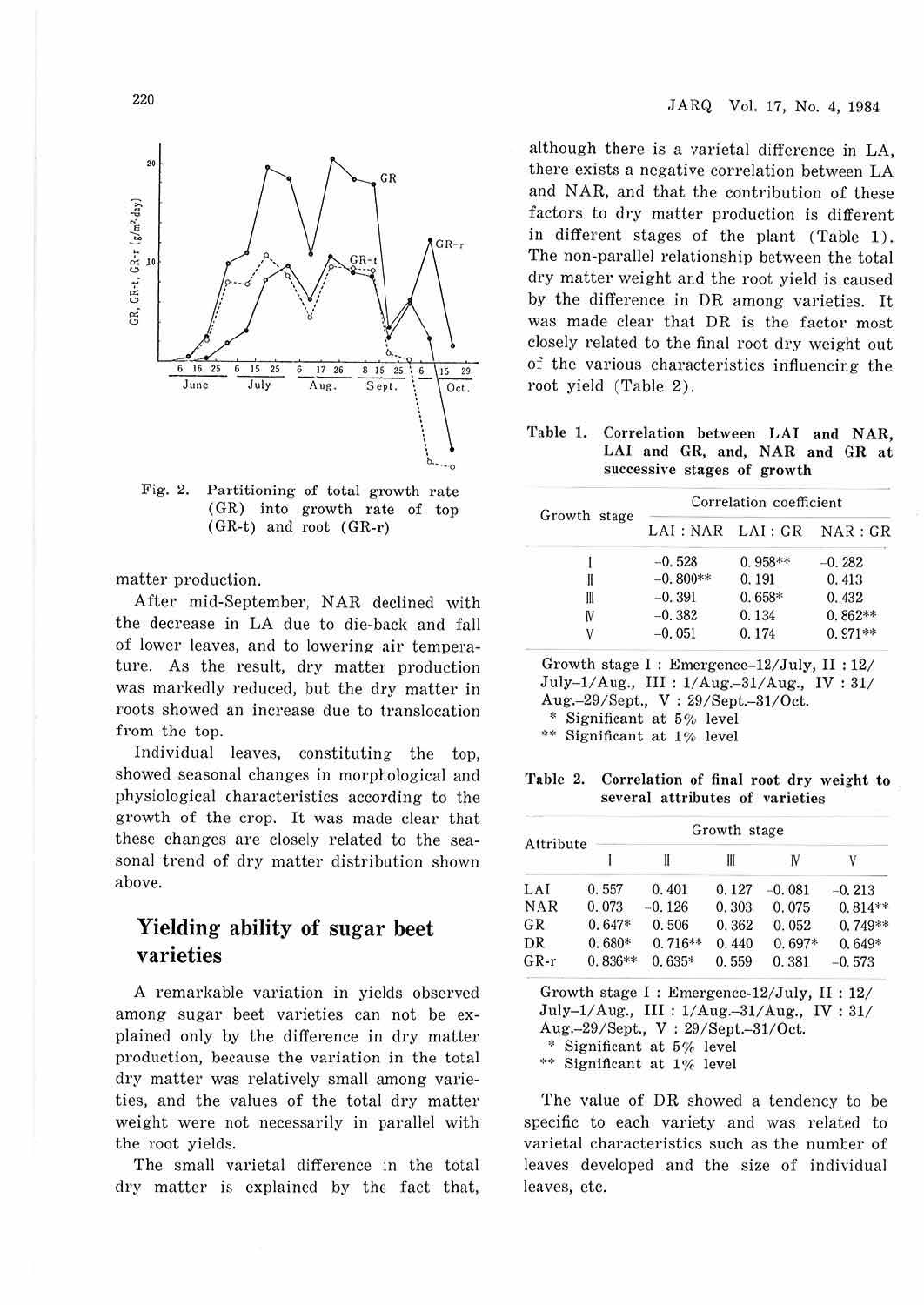| Planting   | Growing        | Total                                      | Root            | Sugar             | Sugar           |      | Dry weight (t/ha) |       |
|------------|----------------|--------------------------------------------|-----------------|-------------------|-----------------|------|-------------------|-------|
| date       | term<br>(days) | effective<br>temperature<br>$C^{\circ}$ C) | vield<br>(t/ha) | content<br>$(\%)$ | vield<br>(t/ha) | Root | Top               | Total |
| April 22   | 171            | 2863                                       | 42.1            | 15.74             | 6.63            | 9.20 | 6.96              | 16.16 |
| 27<br>May  | 141            | 2484                                       | 30.5            | 15.21             | 4.64            | 6.64 | 6.72              | 13.36 |
| 27<br>June | 112            | 2023                                       | 17.1            | 13.74             | 2.35            | 3.52 | 6.40              | 9.92  |
| 27<br>July | 85             | 1495                                       | 7.5             | 10.05             | 0.75            | 1.28 | 4.48              | 5.72  |

Table 3. Effect of planting date on final root yield, sugar content, sugar yield and dry weight

# **Effect of planting date on root yields**

The difference in planting date causes a remarkable change in root yields of sugar beet. When the planting was made over the period from April to July with one-month intervals, and the harvesting was made in October, the resulted difference in root dry weight was far greater than the difference in the length of growing period, or in accumulated temperature (Table 3). Such a great difference can be explained by different responses of dry matter production and DR to growing time.

Namely, NAR did not show a definite seasonal change, $6$ ) which has so far been thought to occur, but it changed according to the change of LA in each plot differing in planting date. Thus, GR in each plot showed the highest value when the number of leaves reached 20-30, irrespective of planting dates. However, it was also influenced by climatic conditions, so that its value became higher at the time nearer to late-July (Fig. 3). The leaf area index at the stage of 20-30 leaves was 3.5-4.0. This value is close to the optimum leaf area index hitherto reported.<sup>1,2,4)</sup>

On the other hand, the size of individual leaves was hardly influenced by planting dates, so that the top growth of the plants at the stage showing the same number of leaves was almost the same, irrespective of planting dates. Consequently, the early-planted sugar beet, which has already terminated its top growth before the summer season (which allows high dry matter production) is able to distribute and accumulate a large amount of dry matter in roots. On the contrary, late-planted sugar beet is still utilizing a large amount of dry







(DR) as related to different planting dates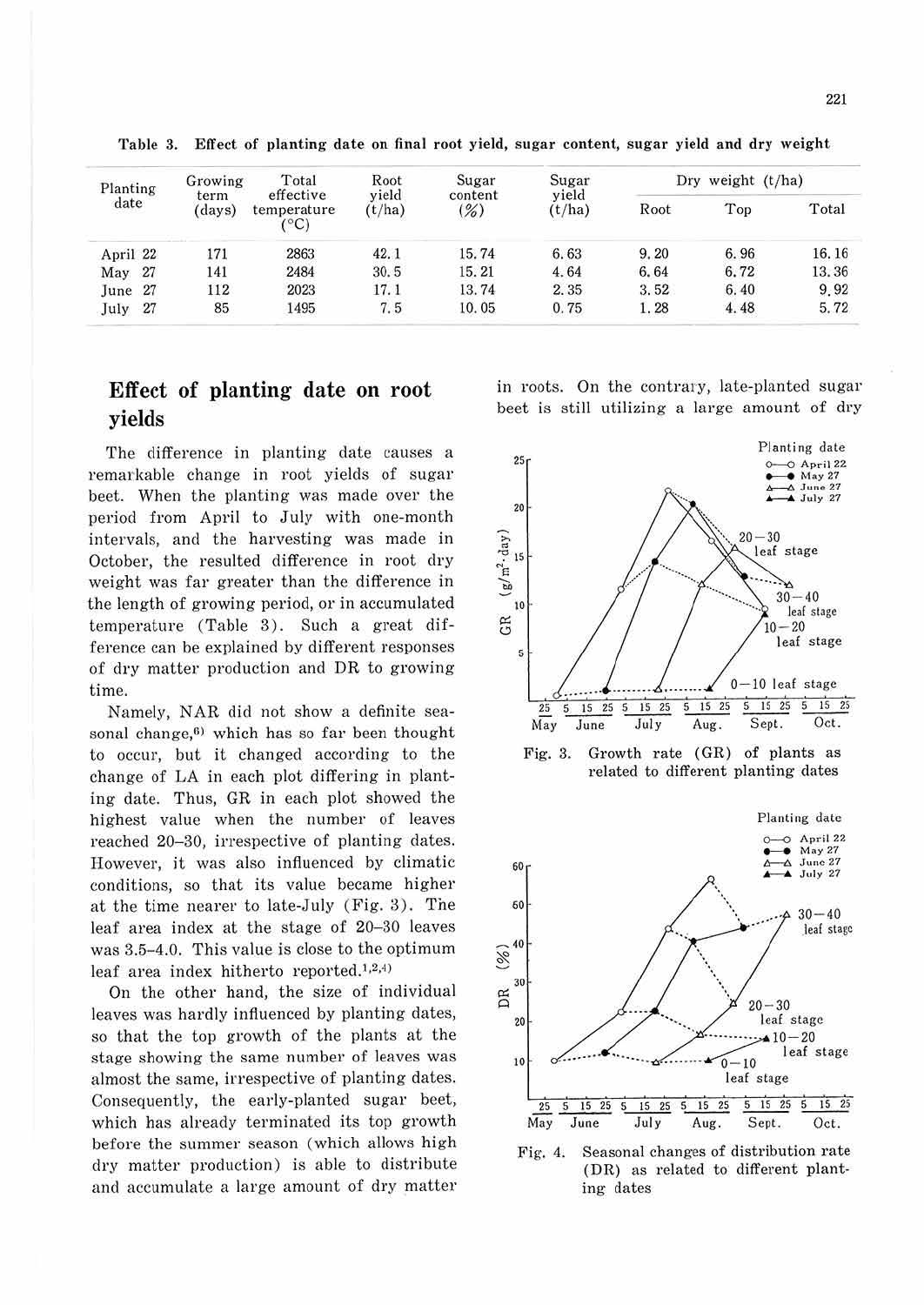

rate (DR)

matter for the top growth in the summer season, leaving only a small amount to be distributed into roots (Fig. 4). Such differences in dry matter production and DR are the major cause for the marked difference in root yields due to different planting dates.

# **Root yield as influenced by planting density**

At the initial growth stage, the leaf area index depends on the planting density, because plant growth is not influenced by the planting density. As the growth advances, the higher the planting density the more the effect of it on growth, and, therefore the leaf area index tends to reach a certain level, irrespective of the planting density. On the other hand, it was observed that the lower the planting density the higher was NAR during the period from June to July, but no appreciable difference in NAR occuned in other periods. As the result, the higher the planting density, the greater the dry matter production during the period before mid-July, i.e., the period showing a great difference in





the leaf area index. However, no large difference in dry matter production was observed in the later period (Fig. 5-A).

The DR showed a tendency to increase with the increase in planting density, except at the initial growth stage, but at the excessively high planting density the DR was decreased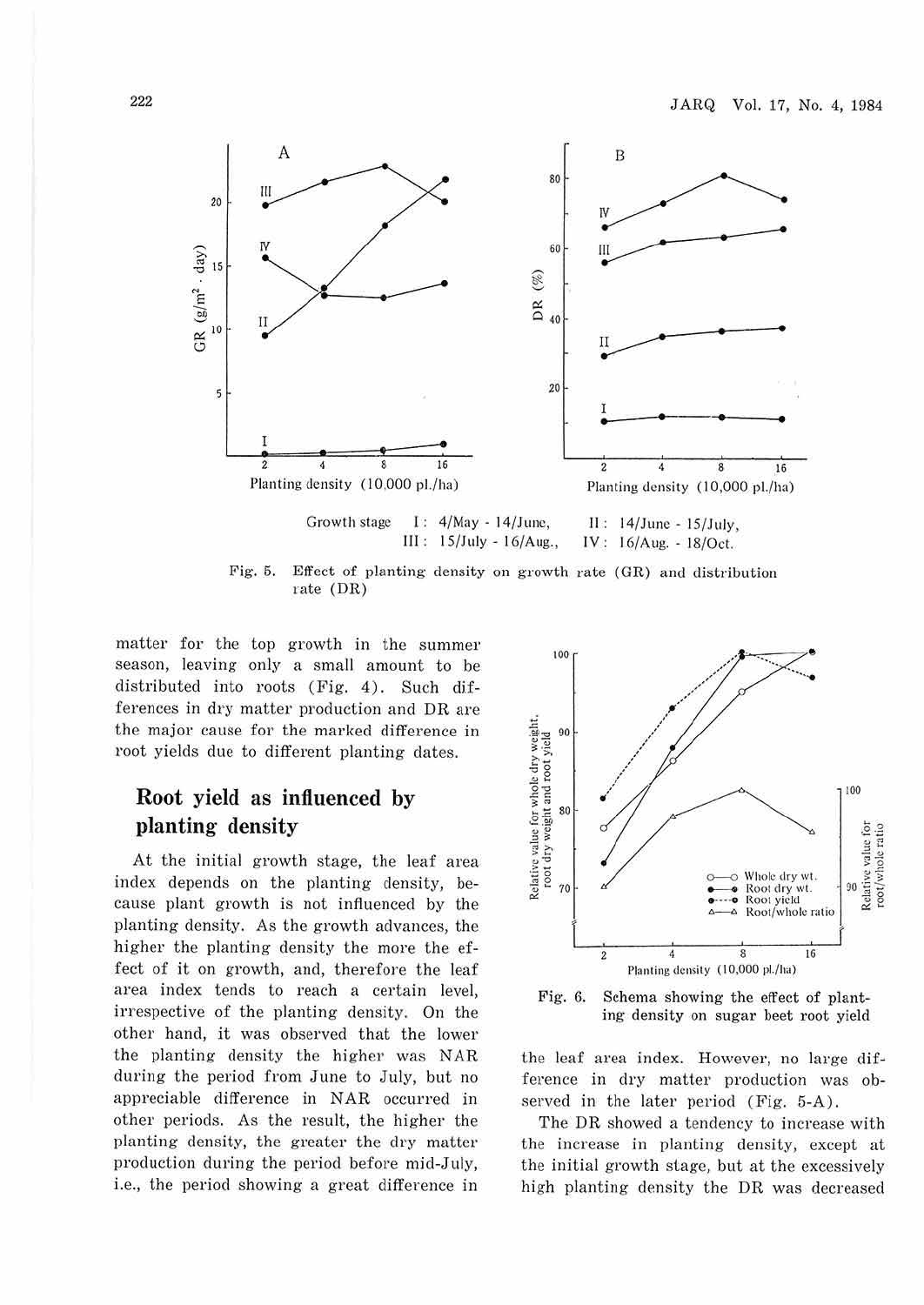in the later growth period (Fig. 5-B). It was made clear that such a variation in DR caused by different planting densities is attributable to the development of crowns of sugar beet under a low planting density and the development of leaf petioles under an excessively high planting density.

The effect of the planting density on root yields can be explained by a synergistic effect of changes in dry matter production and DR as described above (Fig. 6).

## **Application of DR to individual selection of sugar beet**

The above results indicate an important role of DR in determining root yields. To know the possibility of applying DR to sugar beet breeding, the individual selection using DR as a selection index was attempted. The criterion for the individual selection is shown in Table 4, and yield tests of lines derived from each of the 3 groups were made. The result showed that the lines derived from mother plants with high DR gave higher yields than the original population, irrespective of high or low mother root weight. On the contrary, yields of lines derived from mother plants selected only for mother root weight showed no appreciable difference from

**1'able 4. 1'he criterion for individual selection** 

| Dry matter           | Mother root weight |                       |  |  |  |
|----------------------|--------------------|-----------------------|--|--|--|
| distribution         | Large              | Not necessarily large |  |  |  |
| High                 | Group U            | Group V               |  |  |  |
| Not necessarily high | Group W            |                       |  |  |  |

1'able 5. Average values of root yield, sugar content and sugar yield in selected lines

| Name of<br>line | Root yield<br>(t/ha) | Sugar content<br>$(\%)$ | Sugar yield<br>(t/ha) |
|-----------------|----------------------|-------------------------|-----------------------|
| Group U         | $57.3$ $(112)*$      | 15.83 (100)             | 9.06(112)             |
| Group V         | 55.6 (109)           | 15.88 (100)             | 8.83 (109)            |
| Group W         | 51.3(100)            | 15.64 (99)              | 8.01(99)              |
| Control**       | 51.1(100)            | 15.86 (100)             | 8.10(100)             |

\* Relative value to the control

\*\* Unselected progeny of original population

the yield of the original population, i.e., an effectiveness of individual selection was hardly recognized (Table 5). It is known from this result that the mother root weight does not express an intrinsic yielding ability, because it is being influenced by environmental conditions, paxticularly the competition, and that DR can effectively be utilized for the breeding.

#### **Discussion and conclusion**

It was made clear that the yield of sugar beet depends not only on dry matter production, but also on DR. As to the relation between dry matter production and DR, there is a problem whether or not an increase in DR may cause a reduction in top growth, and result in a decreased dry matter production. However, as shown by the planting date experiment, it is possible to increase both dry matter production and DR at the same time, if the cultivation is made with good timing. It is also possible to increase dry matter production in consistent with an increase of DR, by suppressing the development of non-photosynthetic portions of the top, such as petioles or crowns.

Although one of the most remarkable changes in the characteristics of crops during their history of improvement is the development of the useful portions, such a development seems to result unintentionally. When an intentional attempt is made to increase the distribution of dry matter to the useful portion, it would be possible to get crops with increased agricultural yields.

#### **References**

- 1) Campbell, R. E. & Viets, F. G. Jr.: Yield and sugar production by sugar beets as affected by leaf area variations induced by stand density and nitrogen fertilization. *Agron.* J., 59, 349-354 (1967).
- 2) Goodman, P.J.: Some effects of different soils on composition and growth of sugar beet. J. *Sci. Food Agr.,* **14,** 196-203 ( 1963).
- 3) Izumiyama, Y.: Studies on the production and distribution of dry matter as a basis of sugar beet yield. Res. Bull. Hokkaido Nat. Agr. Exp. Sta., 121, 13-69 (1978) [In Japa-